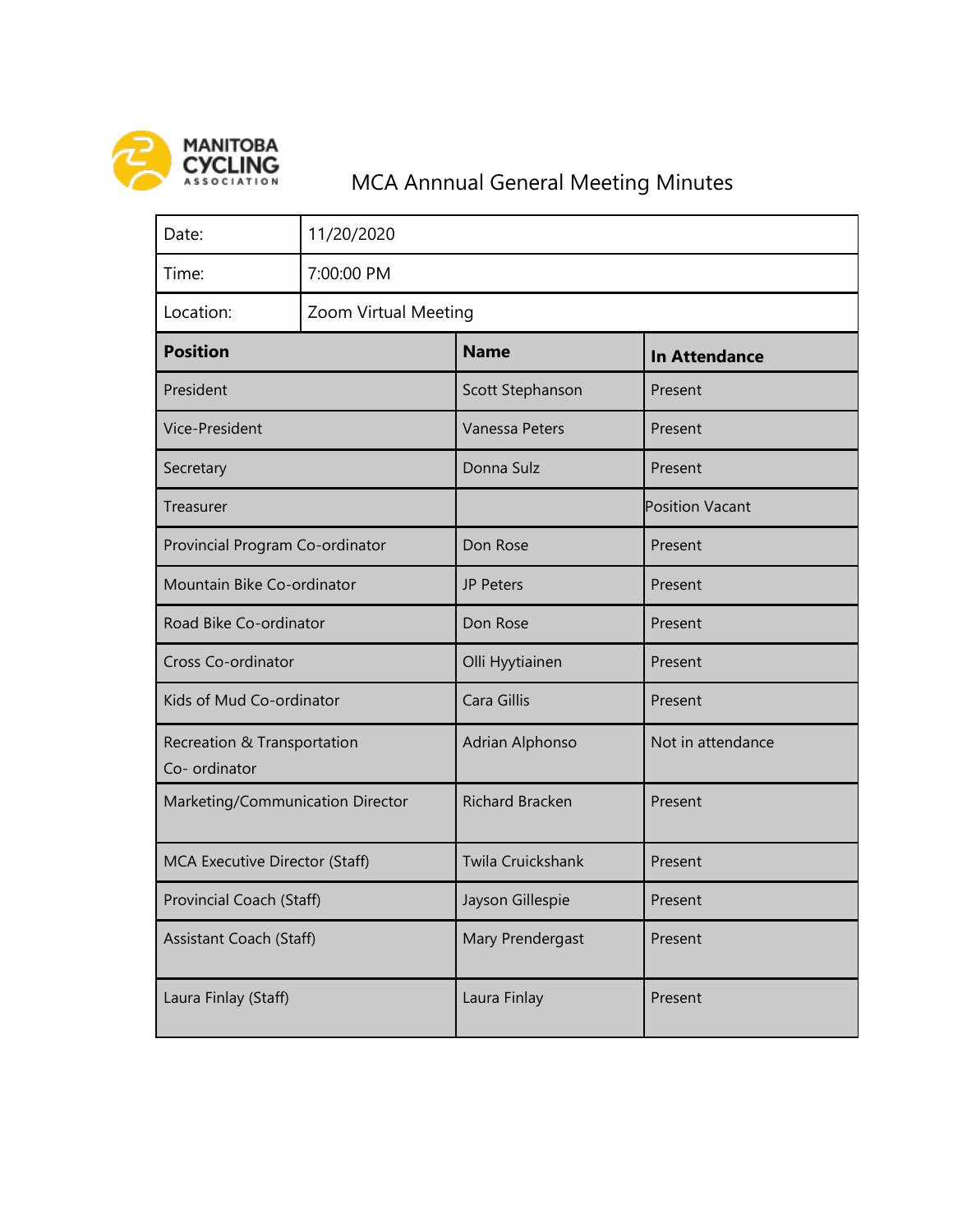| <b>Part A</b> | <b>Agenda Item</b>                                                                                                                | <b>Presenter</b> |
|---------------|-----------------------------------------------------------------------------------------------------------------------------------|------------------|
|               | Call to Order at 7:05pm<br>Quorum is established                                                                                  | President        |
| 2             | <b>MOTION 1.0 Approve Agenda</b><br>Motion to approve made by Don Rose<br>Seconded by Chris Graham<br>Carried by vote             | President        |
| 3             | <b>MOTION 2.0</b> Approve 2019 AGM Minutes<br>Motion to approve made by Don Rose<br>Seconded by Karin McSherry<br>Carried by vote | President        |

| Part B | <b>Agenda Item</b>                                                                                                  | <b>Presenter</b>                   |
|--------|---------------------------------------------------------------------------------------------------------------------|------------------------------------|
|        | <b>Financial Report</b>                                                                                             | Doug Smith (Scarrow<br>and Donald) |
|        | Auditor reviewed audited financial statements, including<br>the audit report and statement of operations line items |                                    |
|        | <b>MOTION 3.0</b> Approval of Audited Financial Statements<br>Motion to approve made by Richard Bracken             |                                    |
|        | Seconded by Weldon Penner                                                                                           |                                    |
|        | Carried by vote                                                                                                     |                                    |

| Part C | <b>Agenda Item</b>                                                                                                                                                                                                                       | <b>Presenter</b>     |
|--------|------------------------------------------------------------------------------------------------------------------------------------------------------------------------------------------------------------------------------------------|----------------------|
|        | <b>Annual Reports</b><br>Each board member briefly reviewed their written annual<br>reports including challenges and highlights from the year,<br>as well as plans for the next season, and answered any<br>member questions that ensued | <b>Board Members</b> |